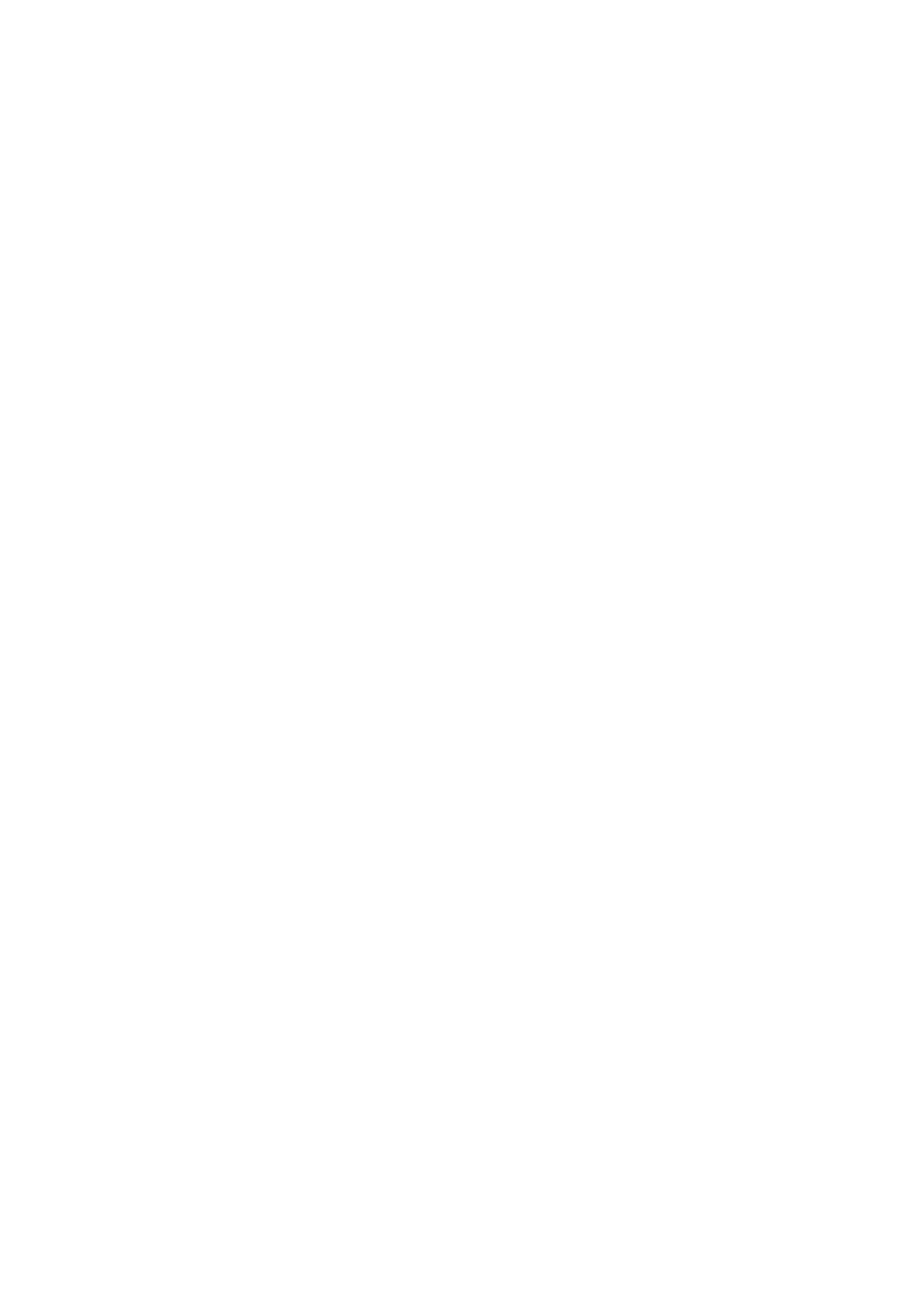

The **VXR-9000E** is commercial-grade 25-watt FM repeater designed to provide reliable two-way full-duplex communications over a wide range of environmental conditions.

Designed to mount in a standard 19-inch rack, the **VXR-9000E** is crafted using the latest computer-aided design and manufacturing processes, to ensure a high level of reliability to users. Important channel frequency data is stored in EEPROM, and is easily programmable by a Servicing Technician or Dealer using an IBM compatible personal computer and the **FIF-10A** (or **FIF-12**) + **CT-104A** USB Programming Interface and **CE60** Software.

Please take a few minutes to read this manual carefully. The information presented here will allow you to derive maximum performance from your **VXR-9000E**. After reading it, keep this manual handy for quick reference, in case questions arise later on.

Important Note: Internal service work, programming, and accessory installations should only be performed by your authorized Vertex Standard Dealer. Dangerous conditions and/or possibly illegal operation may result from improper setup, programming, or internal modifications.

#### **Safety/Warning Information**

The antenna(s) used for this transmitter must be fixed-mounted on outdoor permanent structures with a separation distance of at least 74 cm from all persons during normal operation and must not exceed an antenna gain of 0 dBd. This device must be restricted to work related operations in an Occupational/ Controlled RF exposure Environment, not exceeding a maximum transmitting duty factor of 50%. The antenna(s) used with this device must satisfy the antenna co-location requirements of 47 C.F.R. 1.1307(b)(3).

#### **Notice!**

- □ Do not modify this repeater for any reason. Refer service of this repeater to qualified technicians only.
- $\Box$  When the repeater become abnormal, such as the overheating, smoke smell of burning, etc., turn the main power switch off and disconnect the Main Power Source connector from the rear of the **VXR-9000E** immediately. Also disconnect any backup power source you may have connected to the rear of the **VXR-9000E**.
- $\square$  Do not place any combustible material near the repeater.
- $\Box$  Do not spray any liquid over the repeater.
- $\square$  Ensure that the power and antenna connections are securely made, using cables with excess capacity for the power being utilized.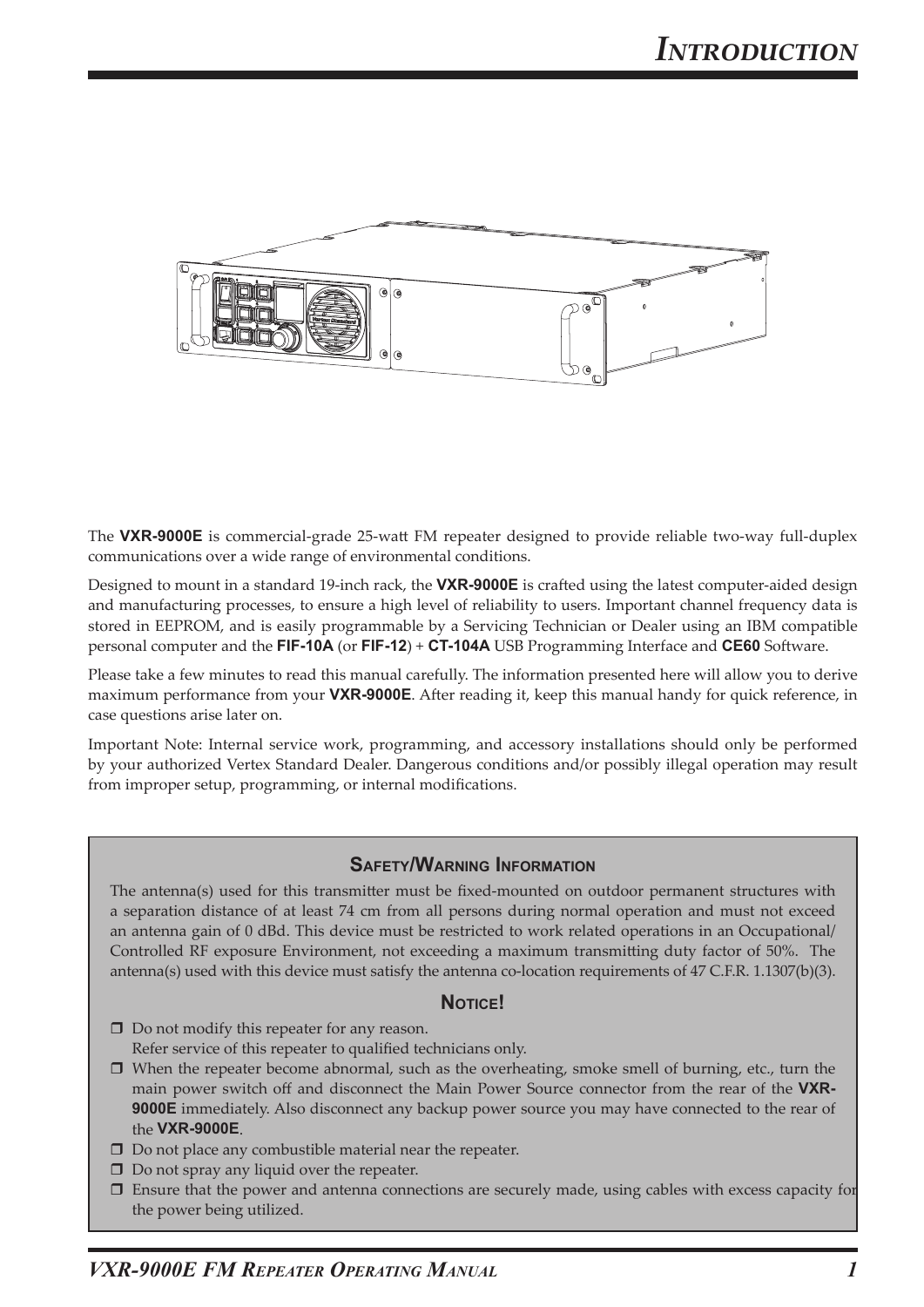

### **POWER** (**O/I**) Switch

This is the main power switch for the repeater.

#### Power Indicator (**MAIN**)

This LED glows green when the main power source is used.

#### Power Indicator (**BACKUP**)

This LED glows red when the backup power source is used.

#### **MIC** Jack

Connect the microphone plug to this jack. This jack is also used for writing and reading channel frequency or other configurations via the USB Port of the PC on which the clone editor (**CE60**) is running.

#### Programmable Function (**PF**) Key

Six push buttons on the front panel are Programmable Function (**PF**) keys, each with an orange indicator inside. Each key can be programmed with two functions, one for a "long" press and one for a "momentary" press. The **PF** key functions may be customized, via programming by your VERTEX STANDARD dealer, to meet your communications network requirements. Note that some functions may require the purchase of optional internal accessories. The possible **PF** key features and functions are explained on the pages to follow.

#### **VOL** Knob

This control knob adjusts the output level of the front speaker and external speaker jack on the back panel.

#### **TX** Indicator

This LED glows red when the repeater is transmitting.

#### **Numeric Display**

This display consists of two 7-segment LEDs, indicating the channel number during normal operation. If an abnormal condition arises, an error code will be displayed:

| <b>DISPLAY</b>  | <b>DESCRIPTION</b>            |
|-----------------|-------------------------------|
| $01 - 30$       | Channel Number                |
| PC              | Clone Active                  |
| UL              | PLL Unlock                    |
| H <sub>II</sub> | High temperature in PA Unit   |
| SC              | Scan Active                   |
| LC              | Front Panel Keys are locked   |
| E <sub>1</sub>  | PTT key is disabled           |
| E <sub>2</sub>  | Cooling Fan is disabled       |
| E <sub>5</sub>  | Low Voltage in Backup Battery |
| E7              | PA Unit Abnormality           |
| E3. E4. E6. E9  | Contact your dealer           |

#### **BUSY** Indicator

This LED glows green when the receiving channel is busy.

#### Speaker

The internal speaker is located here.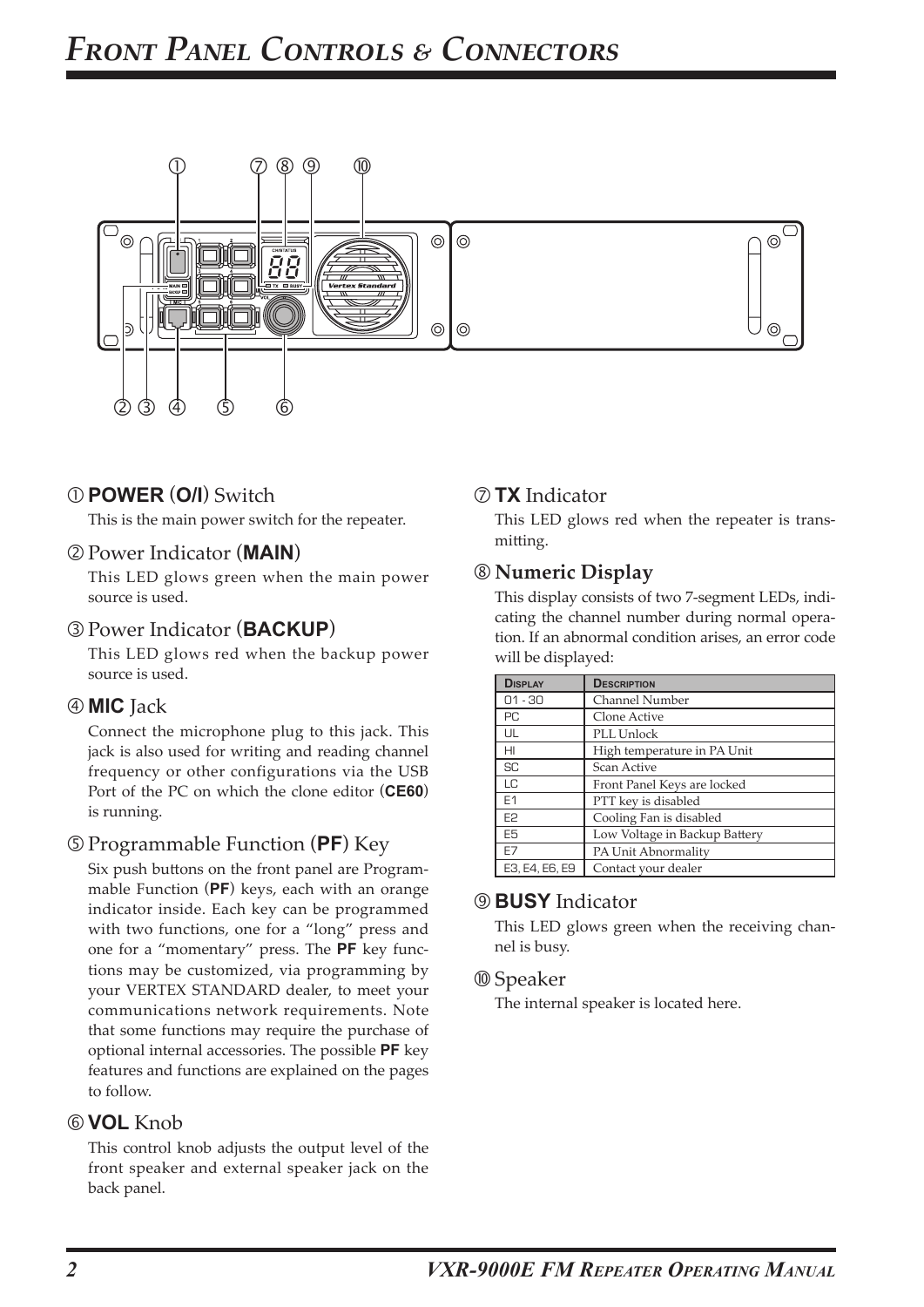## *Programmable Function (PF) Key Details*

|                        | PF-1 KEY |              | PF-2 KEY |              | PF-3 KEY |              | PF-4 KEY |              | PF-5 KEY |              | PF-6 KEY |              |
|------------------------|----------|--------------|----------|--------------|----------|--------------|----------|--------------|----------|--------------|----------|--------------|
| <b>FUNCTION</b>        | PRESS    | PRESS & HOLD | PRESS    | Press & Hold | PRESS    | Press & Hold | PRESS    | Press & Hold | PRESS    | Press & Hold | PRESS    | Press & Hold |
| CH Down                |          |              |          |              |          |              |          |              |          |              |          |              |
| $CH$ Up                |          |              |          |              |          |              |          |              |          |              |          |              |
| Compander              |          |              |          |              |          |              |          |              |          |              |          |              |
| <b>CTCSS/DCS Enc</b>   |          |              |          |              |          |              |          |              |          |              |          |              |
| CTCSS/DCS Dec          |          |              |          |              |          |              |          |              |          |              |          |              |
| CW ID                  |          |              |          |              |          |              |          |              |          |              |          |              |
| Two Tone Dec           |          |              |          |              |          |              |          |              |          |              |          |              |
| CW ID Signal           |          |              |          |              |          |              |          |              |          |              |          |              |
| CW Message 1           |          |              |          |              |          |              |          |              |          |              |          |              |
| CW Message 2           |          |              |          |              |          |              |          |              |          |              |          |              |
| CW Message 3           |          |              |          |              |          |              |          |              |          |              |          |              |
| CW Message 4           |          |              |          |              |          |              |          |              |          |              |          |              |
| CW Message 5           |          |              |          |              |          |              |          |              |          |              |          |              |
| CW Message 6           |          |              |          |              |          |              |          |              |          |              |          |              |
| CW Message 7           |          |              |          |              |          |              |          |              |          |              |          |              |
| CW Message 8           |          |              |          |              |          |              |          |              |          |              |          |              |
| DC Power Save          |          |              |          |              |          |              |          |              |          |              |          |              |
| Encryption             |          |              |          |              |          |              |          |              |          |              |          |              |
| <b>Encryption Code</b> |          |              |          |              |          |              |          |              |          |              |          |              |
| <b>Key Lock</b>        |          |              |          |              |          |              |          |              |          |              |          |              |
| Local PTT              |          |              |          |              |          |              |          |              |          |              |          |              |
| Monitor                |          |              |          |              |          |              |          |              |          |              |          |              |
| <b>Monitor M</b>       |          |              |          |              |          |              |          |              |          |              |          |              |
| Multi Tone             |          |              |          |              |          |              |          |              |          |              |          |              |
| Panel Indicator        |          |              |          |              |          |              |          |              |          |              |          |              |
| Remote                 |          |              |          |              |          |              |          |              |          |              |          |              |
| Repeat                 |          |              |          |              |          |              |          |              |          |              |          |              |
| Reset                  |          |              |          |              |          |              |          |              |          |              |          |              |
| Scan                   |          |              |          |              |          |              |          |              |          |              |          |              |
| Squelch                |          |              |          |              |          |              |          |              |          |              |          |              |
| <b>Test Tone</b>       |          |              |          |              |          |              |          |              |          |              |          |              |
| <b>Test Tone M</b>     |          |              |          |              |          |              |          |              |          |              |          |              |
| $\overline{TOT}$       |          |              |          |              |          |              |          |              |          |              |          |              |
| Transmit               |          |              |          |              |          |              |          |              |          |              |          |              |
| <b>TX Power Mid</b>    |          |              |          |              |          |              |          |              |          |              |          |              |
| <b>TX Power Low</b>    |          |              |          |              |          |              |          |              |          |              |          |              |

#### **CH Down**

Press (or Press and hold in for one second) the **PF** key assigned to "CH Down" to step to the next-lower operating channel.

#### **CH Up**

Press (or Press and hold in for one second) the **PF** key assigned to "CH Up" to step to the next-higher operating channel.

#### **Compander**

Press (or Press and hold in for one second) the **PF** key assigned to "Compander" to turn the Compander circuit "On" or "Off" (toggle). This function is only activated on the "Narrow Channel Spread" of the "**Base Transceiver**" mode.

The Compander IC contains two variable gain circuits configured for compressing and expanding the dynamic range of the repeater's transmitted and received audio signal. When you enable this function, the signal-to-noise ratio can be improved by reducing the transmitted audio dynamic range.

#### **CTCSS/DCS Enc**

Press (or Press and hold in for one second) the **PF** key assigned to "CTCSS/DCS Enc" to turn the CTC-SS/DCS Encoder "On" or "Off" (toggle).

#### **CTCSS/DCS Dec**

Press (or Press and hold in for one second) the **PF** key assigned to "CTCSS/DCS Dec" to turn the CTC-SS/DCS Decoder "On" or "Off" (toggle).

#### **CW ID**

Press (or Press and hold in for one second) the **PF** key assigned to "CW ID" to turn the CW Identifier feature "On" or "Off" (toggle).

When the CW ID feature is set to "On," your station's callsign will be superimposed on the outbound signal, in Morse Code, at the beginning of every transmission. Programming of the callsign is performed by your Vertex Standard dealer.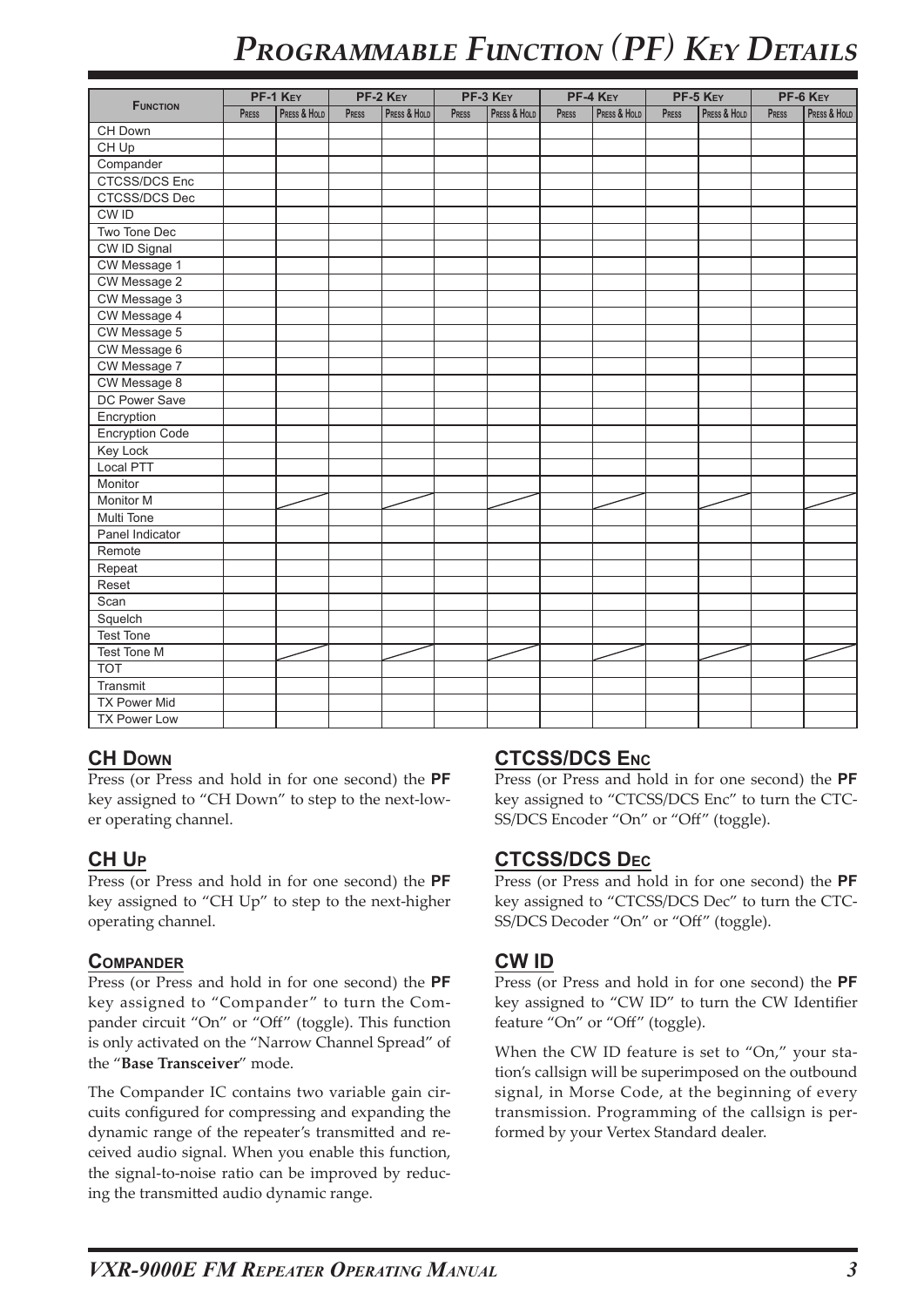## *Programmable Function (PF) Key Details*

#### **Two Tone Dec**

Press (or Press and hold in for one second) the **PF** key assigned to "Two Tone Dec" to turn the 2-Tone Decoder "On" or "Off" (toggle).

#### **CW ID Single**

Press (or Press and hold in for one second) the **PF** key assigned to "CW ID Single" to send the station callsign, via Morse Code, once. Programming of the callsign is performed by your Vertex Standard dealer.

#### **CW Message 1 - CW Message 8**

Press (or press and hold in for one second) the **PF** key assigned to "CW Message 1 - 8" to send a preprogrammed Morse Code message on the transmitted signal. Programming of the message(s) is performed by your Vertex Standard dealer.

#### **DC Power Save**

Press (or Press and hold in for one second) the **PF** key assigned to "DC Power Save" to turn the DC Power Save feature "On" or "Off" (toggle).

When DC Power Save feature is set to "ON," activate the various power save feature (determined from your Vertex Standard dealer) while the repeater operates from the Backup Power Source.

#### **ENCRYPTION**

Press (or Press and hold in for one second) the **PF** key assigned to "Encryption" to turn off the Optional Encryption Unit temporarily.

#### **Encryption Code**

Press (or Press and hold in for one second) the **PF** key assigned to "Encryption Code" to select the Encryption Code (determined from your Vertex Standard dealer; require the **FVP-35** Rolling Code Encryption Unit).

#### **Key Lock**

Press (or Press and hold in for one second) the **PF** key assigned to "Key Lock" to lock the repeater's front panel keys (except "Key Lock" key); this feature can be enabled to prevent repeater settings from being disturbed.

#### **Local PTT**

Press (or Press and hold in for one second) the **PF** key assigned to "Local PTT" to enable ("On") or disable ("Off") operation using a **PTT** switch connected to the front panel's Microphone Jack.

#### **MONITOR**

Press (or Press and hold in for one second) the **PF** key assigned to "Monitor" to cancel CTCSS and DCS squelch decoding, so as to enable reception of signals present on the channel that do not contain a matching CTCSS tone or DCS code.

#### **Monitor M**

This function provides to "Monitor" to cancel CTC-SS and DCS squelch decoding, so long as the **PF** key assigned to "Monitor M" is pressed and held in.

#### **Multi Tone**

Press (or Press and hold in for one second) the **PF** key assigned to "Multi Tone" to switch the Tone Table between "Main" and "Sub."

#### **Panel Indicator**

Press (or Press and hold in for one second) the **PF** key assigned to "Panel Indicator" to turn the Front Panel's Illumination "On" or "Off" (toggle).

#### **Remote**

Press (or Press and hold in for one second) the **PF** key assigned to "Remote" to toggle the operating mode between the "**Remote**" mode and "**Local**" mode.

When the "**Remote**" mode is selected, the repeater operates according to the control instructions received from the external device (connected to the **ACC** jack on the rear panel). While in the "**Local**" mode, the repeater operates from the front panel's **PF** keys.

#### **Repeat**

Press (or Press and hold in for one second) the **PF** key assigned to "Repeat" to toggle the operating mode between the "**Repeater**" mode and "**Base Transceiver**" mode.

For normal operation, set this key to the "**Repeat**" mode. When the "**Base Transceiver**" mode is selected, you can speak into the microphone to use this repeater as a transceiver.

#### **Reset**

Press (or Press and hold in for one second) the **PF** key assigned to "Reset" to reset (same function as the **POWER** switch "off" and "on") the repeater.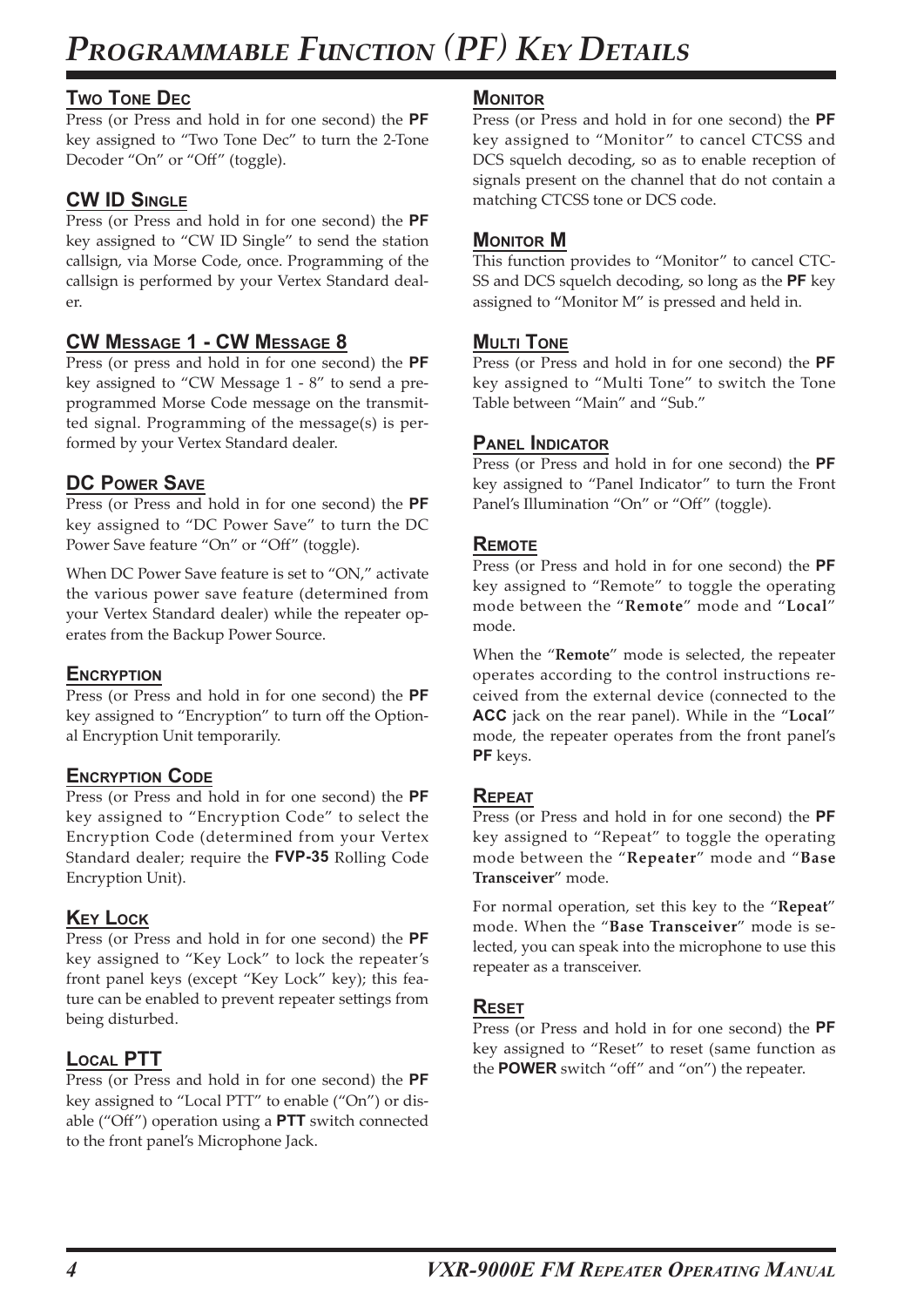#### **Scan**

Press (or Press and hold in for one second) the **PF** key assigned to "Scan" to start scanning. To stop scanning, press (or Press and hold in for one second) this key again.

The scanning feature is used to monitor multiple channels programmed into the repeater.

This function is only activated on the "**Base Transceiver**" mode.

#### **Squelch**

Press (or Press and hold in for one second) the **PF** key assigned to "Squelch" to override the Squelch action (CTCSS, DCS, and Noise Squelch), so as to hear any signal present on the operating channel.

#### **Test Tone**

Press (or Press and hold in for one second) the **PF** key assigned to "Test Tone" to generate the Test Tone Signal, as programmed by your Vertex Standard dealer.

Press (or Press and hold in for one second) this key again to stop the generation of the Test Tone. This is a toggle function.

Press (or Press and hold in for one second) this key while press and holding the **PTT** switch to transmit the Test Tone Signal, as programmed by your Vertex Standard dealer.

#### **Test Tone M**

This function provides momentary generation of the above-referenced Test Tone signal, so long as the **PF** key assigned to "Test Tone M" is pressed and held in.

Press this key while press and holding the **PTT** switch to transmit the Test Tone Signal, as programmed by your Vertex Standard dealer.

#### **TOT**

Press (or press and hold in one second) the **PF** key assigned to "TOT" to turn the Time-Out Timer feature "On" or "Off" (toggle).

When the TOT feature is set to "On," the repeater will return to the "Receive" mode automatically after a preset time of continuous transmission (determined via programming by your Vertex Standard dealer).

#### **Transmit**

Press (or Press and hold in for one second) the **PF** key assigned to "Transmit" to enable ("On") or disable ("Off") the transmission of the **VXR-9000E**.

#### **TX Power Mid**

Press (or Press and hold in one second) the **PF** key assigned to "TX Power Mid"to set the transmitter power to the "Mid" level.

Press (or press and hold in one second) this key again to return to the "Original" power level (determined via programming by your Vertex Standard dealer).

This function is ignored on the channel which is programmed to the transmitter power to the "Mid" or "Low" level by your Vertex Standard dealer.

#### **TX Power Low**

Press (or Press and hold in one second) the **PF** key assigned to "TX Power Low"to set the transmitter power to the "Low" level.

Press (or press and hold in one second) this key again to return to "Original" power level (determined via programming by your Vertex Standard dealer).

This function is ignored on the channel which is programmed to the transmitter power to the "Low" level by your Vertex Standard dealer.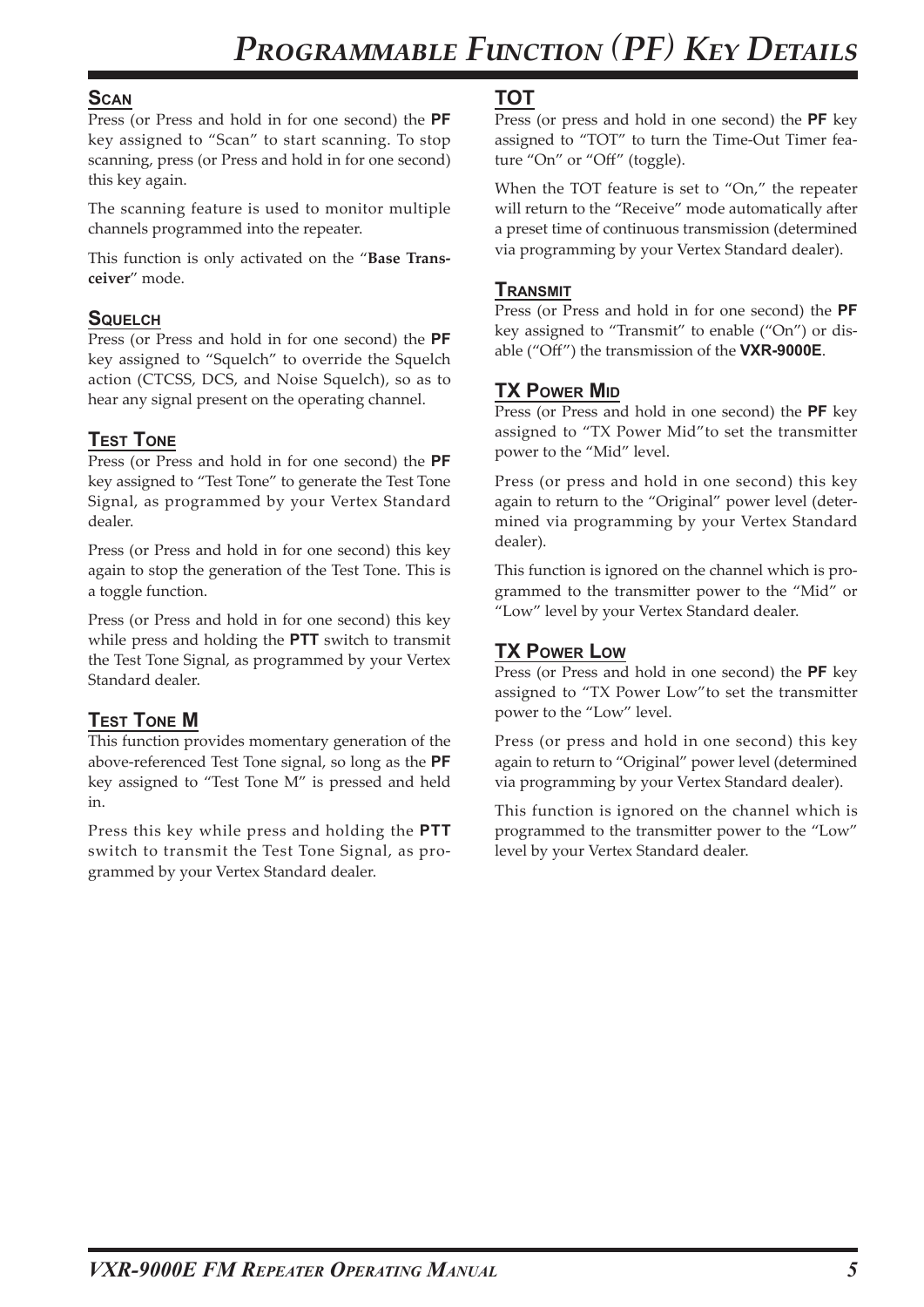

#### Backup Power Source Terminals

If available, a backup 13.6 Volt power source, such as a rechargeable battery, may be connected here.

When the Battery Charge switch (located on the PA Unit) is set to "ON," a "trickle" charge current is present here while the repeater is operating from the "Main Power Source."

#### Circuit Protection Fuse

Two 10-Amp (VHF model) or 15-Amp (UHF model) blade fuses, for the "Main" and "Backup" power sources, are installed here.

#### **RX** Antenna Jack

This BNC-type coaxial jack accepts the receiver input signal, for connection to the receiving antenna, or the "RX" jack on the duplexer. The input impedance requirement is 50 Ohms.

#### **TX** Antenna Jack

This N-type coaxial jack provides the transmitter output signal, for connection to the transmitting antenna, or the "TX" jack on the duplexer. The output impedance requirement is 50 Ohms.

*Warning*: The 50 V RF voltage (@25 W/50 Ohms) is applied to the TX RF section of the repeater while transmitting.

Do not touch the TX RF section absolutely while transmitting.

#### Main Power Source Connector

The primary DC power source should be connected here. The power requirements are 13.6 V DC at 12 Amps, continuous duty.

#### External Speaker Jack

This 3.5-mm, 2-pin jack provides variable audio output for an external speaker. The audio output impedance at this jack is 4 to 16 Ohms, and the level varies according to the setting of the front panel's **VOL** knob.

#### DSUB 25-pin Accessory Connector

This DB-25F connector allows the repeater to be remote-controlled by an external controller. Analog I/O signals, such as TX Audio In, Discriminator Output, RSSI, etc. are available. Moreover, the **VXR-9000E** provides eight ports that can be programmed for various input or output signals, or for control functions. Each port may be programmed as to its function, its status (input or output), and its logic (for output ports only).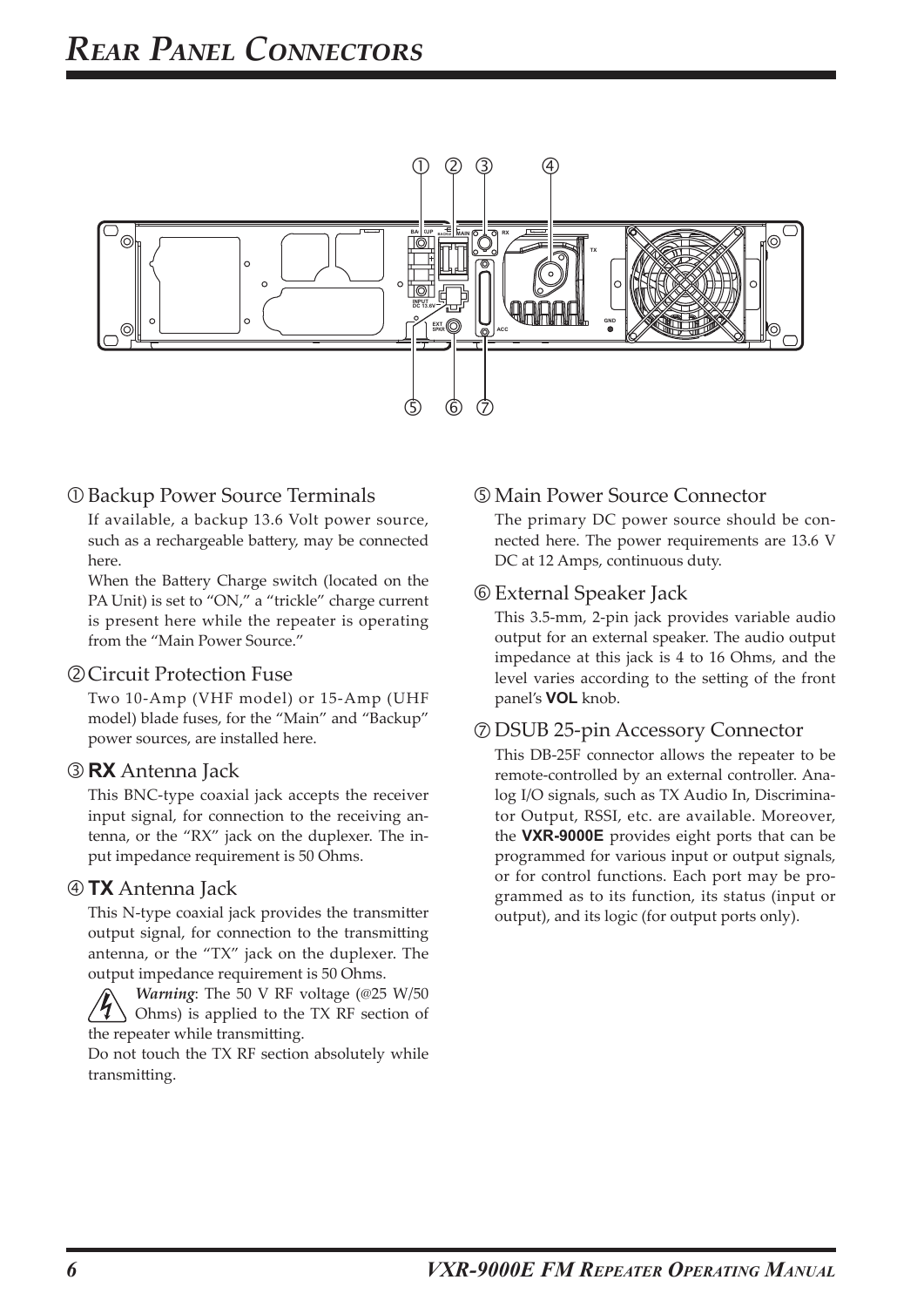*DB-25 Connector Port*

The **VXR-9000E** repeater is provided with a 25-pin DB-25F female connector for interconnections to accessories.Use a DB-25M 25-pin male connector to connect accessories to the repeater. The pins on the accessory connector are explained in detail as follows:

## **Pin 1**: GND

Chassis ground for all logic levels and power supply return.

## **Pin 2**: +13.6 V

#### [**Power Supply**]

This pin provides 13.6 Volts, 2.0 A, DC from the repeater supply. There is a internal 3 A fuse to prevent damage to the repeater.

## **Pin 3**: TX AF IN

#### [**Analog Transmitter Input**] (**Voice Band: 300 ~ 3,000 Hz**)

This pin is audio input. Input impedance is 600 Ohms. This audio is injected before the splatter filter stage, so excess signal input levels are clipped.

Use shielded cable to connect to this pin, and connect the shield to **GND**.

## **Pin 4**: TONE IN

#### [**Transmitter Input**] (**Sub-audible Band: 5 ~ 250 Hz**)

This pin is sub-audiable input. The input is high impedance (approx. 22 k-ohms), and has a flat response characteristic (repeater deviation is constant for a given signal level over the frequency range of  $5 \sim 250$ Hz). Injecting too high a voltage here causes overdeviation of CTCSS or DCS, degrading performance.

Use shielded cable to connect to this pin, connecting the shield to **GND**.



**DB-25 Pin Numbering**

## **Pin 5**: TX ATT

This output is intended for controlling an external coaxial switching relay. It is an open drain output which can sink approx. 1.5 A when active. The delay time which is between the repeater cause to transmit mode and this port switches to ground can be programmed by your Vertex Standard dealer.

### **Pin 6:** DISC OUT

#### [**Analog Output**] (**Wide-Band: 0 ~ 3,000 Hz**)

Received signals with standard deviation produce 350 mVrms audio at this pin. The output impedance is 600 Ohm, and is extracted before the de-emphasis and squelch circuitry. Use shielded cable to connect to this pin, and connect the shield to **GND**.

#### **Pin 7**: N.C.

No connection.

#### **Pin 8**: RSSI

#### **[Analog Output]**

A DC voltage proportional to the strength of the signal currently being received (**R**eceiver **S**ignal **S**trength **I**ndicator) is provided on this pin. This low impedance output is generated by the receiver IF sub-system and buffered by an internal op-amp. Typical voltages are graphed as follows:



#### **Pin 9**: COAX. SW

[**Logic Output** (**Active Low**)]

This output is intended for controlling an external coaxial switching relay. It is an open drain output which can sink approx. 1.5 A when active. This signal only switches if the repeater has been programmed for *"SIMPLEX"* mode. If programmed for *"DUPLEX,"* the signal remains open (high impedance) at all time.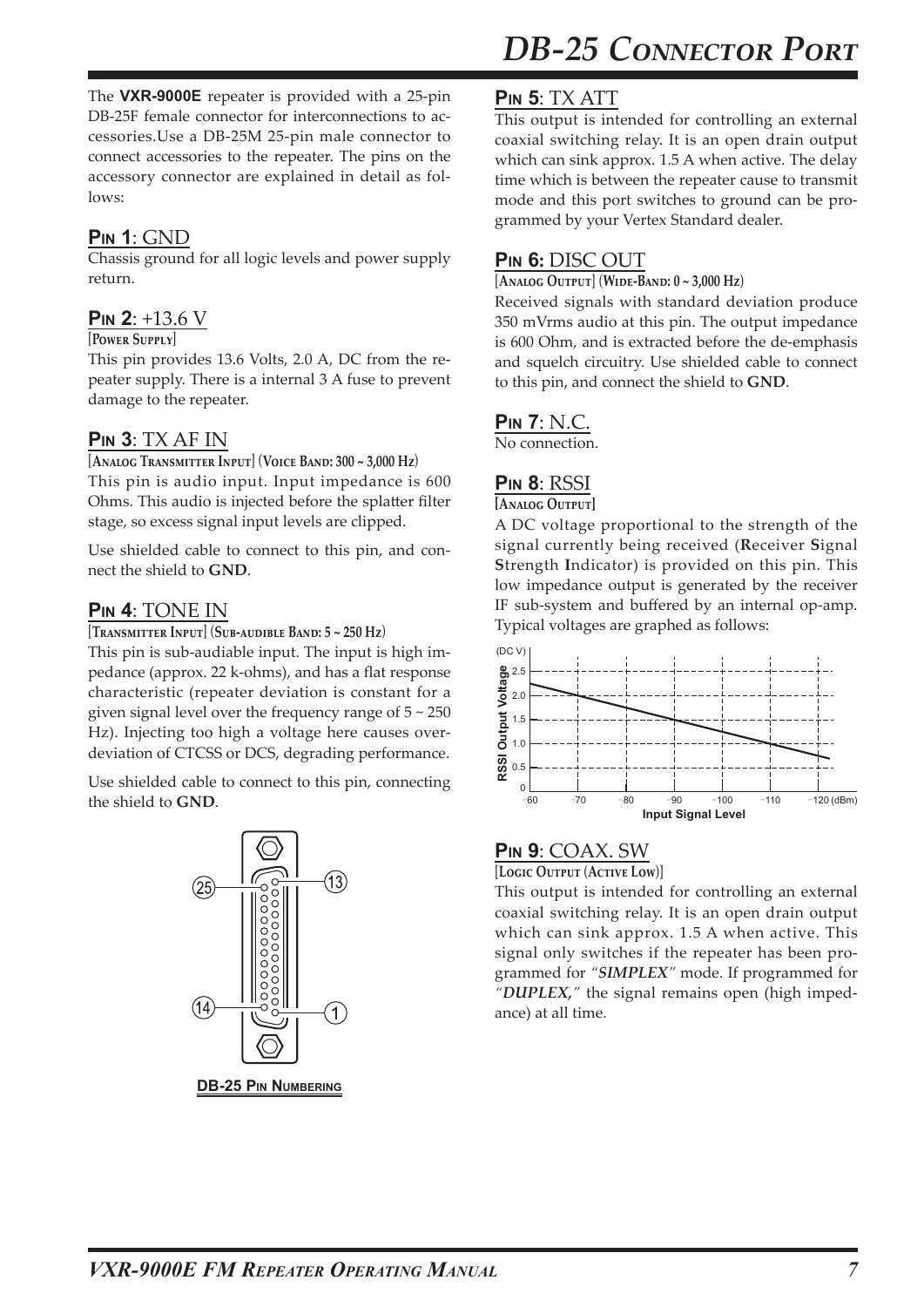## *DB-25 Connector Port*

## **Pin 10**, **13**, **15**, **16**, **17**, **18**, **19**, **21**:

| PROGRAMMABLE $I/O''1'' \sim "8"$        |  |
|-----------------------------------------|--|
| The VXR-9000E provides eight ports      |  |
| (PIO) that can be programmed for        |  |
| various input or output signals, or     |  |
| for control functions. Each port may    |  |
| be programmed as to its function, its   |  |
| status (input or output), and its logic |  |
| (for output ports only).                |  |

| Pin | I/O Port |
|-----|----------|
| 10  | 7        |
| 13  | 8        |
| 15  | 5        |
| 16  | 4        |
| 17  | 3        |
| 18  | 2        |
| 19  | 1        |
| 21  | 6        |

### **Pin 11**: NSQ DET

This is an open-collector, active-low output capable of sinking about 10 mA. It indicates that the receiver squelch is open. If the squelch control is properly set, this indicates a carrier on the receiver channel.

## **Pin 12**: EXT PTT

This input is internally pulled up to 5 VDC. When pulled low by an external device, it keys the repeater transmitter while the repeater is operating in the "**Remote**" mode. Avoid voltage in excess of 5 V on this pin, or internal damage to the microprocessor on the repeater CNTL Unit may result.

### **Pin 14**, **20**: GND

Chassis ground for all logic levels and power supply return.

## **Pin 22**: RXD LOW

[**Analog Output for DATA Communications**] (*300 ~ 3,000 Hz*) This pin is an output for low speed receiving data signals, with the data being extracted after the deemphasis and low pass filter stages.

#### **Pin 23**: RXD HIGH

[**Digital Output for DATA Communications**]

This pin is an output for high speed receiving data signals, with the data being extracted immediately after the discriminator (prior to any de-emphasis).

#### **Pin 24**: TXD LOW

[**Analog Input for DATA Communications**] (*300 ~ 3,000 Hz*) This pin is intended to be used as a low speed data signal input to the repeater. This digital data signal is injected before the transmitter pre-emphasis and limiting stages, so excess signal input levels are clipped.

### **Pin 25**: TXD HIGH

#### [**Digital Input for the DATA Communications**]

This pin is intended to be used as a high speed digital data signal input to the repeater. This digital data signal is injected after the transmitter splatter filter stage.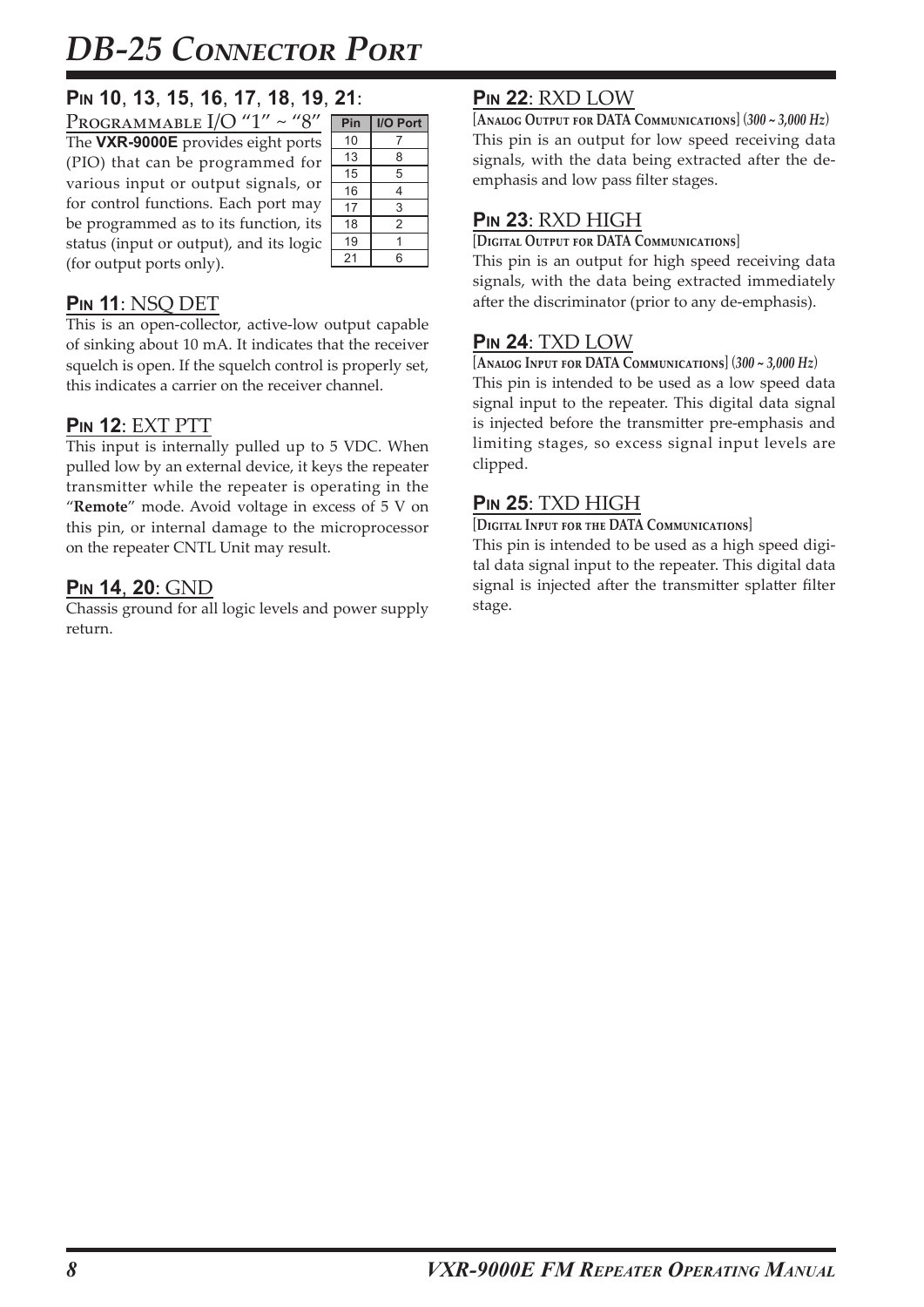## **Antenna Considerations**

Repeater operation requires two antennas, one for receiving and one for transmitting, so that the receiving antenna does not absorb energy from the transmitting antenna. There are a number of ways to do this, depending on the TX/RX frequency separation, and on the locations available for antenna mounting.

Regardless of the above choice, it is of paramount importance that the antenna(s) be mounted as high and in the clear as possible, preferably within lineof-sight to all repeater users. Furthermore, losses in the feedline(s) must be minimized, so the feedline(s) should be high quality, and as short as possible. If a long feedline is necessary, use coaxial "hardline" cable to reduce losses.

Repeater antennas should have an impedance of 50  $\Omega$  at the operating frequency. When separate receive and transmit antennas are used, high-Q narrowband types may serve to minimize interaction.

**NEVER TRANSMIT WITHOUT HAVING A TRANSMIT ANTENNA CONNECTED TO THE TX ANTENNA JACK OF THE RE-PEATER.**

## **Equipment Location**

The **VXR-9000E** must be installed in a 19-inch Mounting Rack, which will allow for free air flow around the heat sink on the rear apron at all times. In warm climates, the repeater should not be sealed in a small, closed room without air conditioning.

While the operating temperature range of the **VXR-9000E** is quite broad, the best location is one in which the air temperature does not approach the extremes of the specified range, and one that does not change rapidly.

Protect the **VXR-9000E** (Mounting Rack) from wind and rain, and extremes in temperature or humidity that may shorten the useful life of the equipment. Try to locate the **VXR-9000E** (Mounting Rack) in an environment that is also comfortable for service personnel, if possible.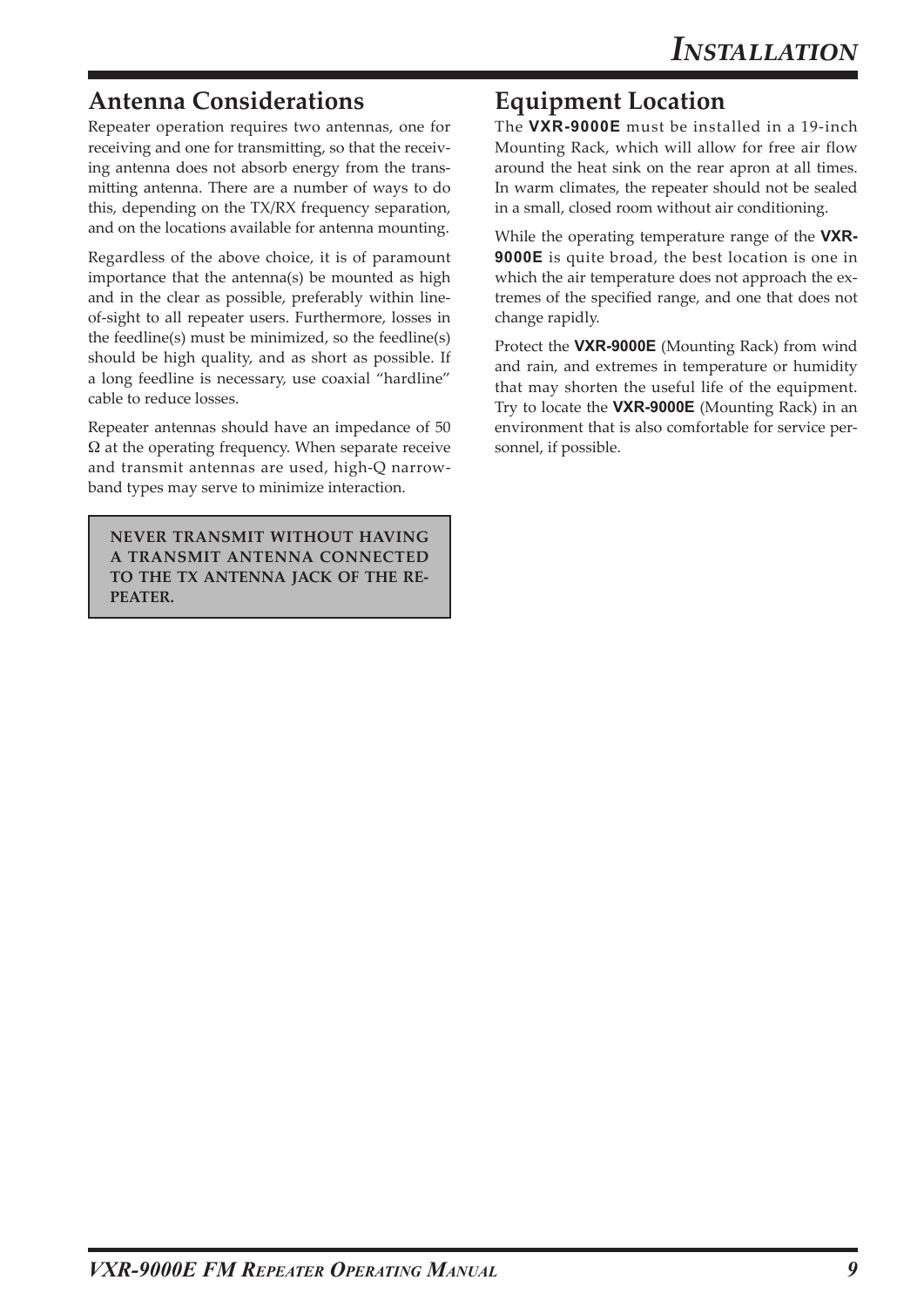## **Power Supply**

Operation of the **VXR-9000E** requires a power source capable of providing at least 8 Amps continuously at 13.6 Volts DC. The **FP-1030** (External) and **FP-31** (Internal) AC Power Supplies are available from your Vertex Standard dealer to satisfy these requirements. Other well-regulated power supplies may be used, as well, if they meet the above voltage and current specifications.

Use the DC power cable supplied with your repeater for making power connections to the power supply. Connect the RED power cable lead to the POSITIVE (+) power supply terminal, and connect the BLACK power cable lead to the NEGATIVE (–) power supply terminal.

## **Backup Power Supply**

For uninterrupted operation during power failures, a 12-volt rechargeable type battery (55-Ah or more recommended) may be connected to the **BACKUP** terminal posts on the rear panel. While the repeater is operating from the Main Power Source a slight charging current will maintain battery charge. In the event of an unexpected interruption of the Main Power Source, the automatic power control circuit will automatically switch the repeater to the backup battery, and operation will not be interrupted.

After prolonged operation from the battery, (Backup Power Source), it should be disconnected from the repeater and recharged separately before re-connecting, as the trickle charge is not sufficient for recharging a completely discharged battery.

Never reapply the Main Power Source to the repeater with a discharged battery connected as backup, as the DC startup current can damage the repeater and battery.

**Never short the "Backup Power Source" Terminals, when the Battery Charge switch (located on the PA Unit) is set to "ON."**

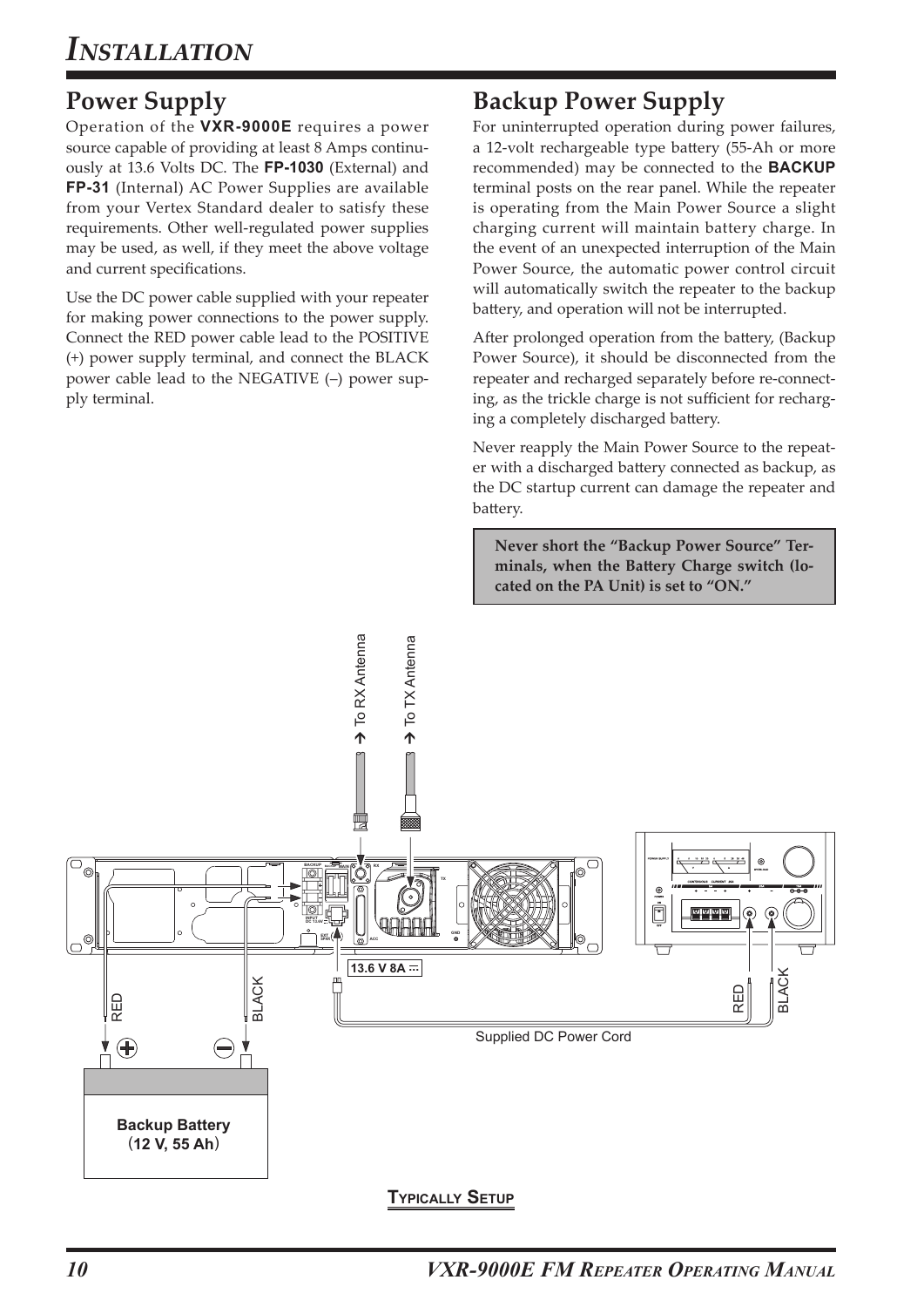## **Supplied Accessories**

| VHF Model: 10-A (Q0000112) |
|----------------------------|
| UHF Model: 15-A (Q0000075) |
|                            |
|                            |
|                            |

## **Optional Accessories**

| <b>MD-12A8J</b> | Desktop Microphone               |
|-----------------|----------------------------------|
| <b>MH-53A8J</b> | Noise-Canceling Microphone       |
| <b>FP-31</b>    | <b>AC Power Supply Unit</b>      |
| FIF-9           | <b>Inline Interface Box</b>      |
| <b>FVP-25</b>   | <b>Encryption Unit</b>           |
| <b>FVP-35</b>   | Rolling Code Encryption Unit     |
| <b>FIF-10A</b>  | <b>USB Programming Interface</b> |
| <b>FIF-12</b>   | <b>USB Programming Interface</b> |
| <b>CT-104A</b>  | PC Programming Cable             |
|                 | (for FIF-10A and FIF-12)         |
|                 |                                  |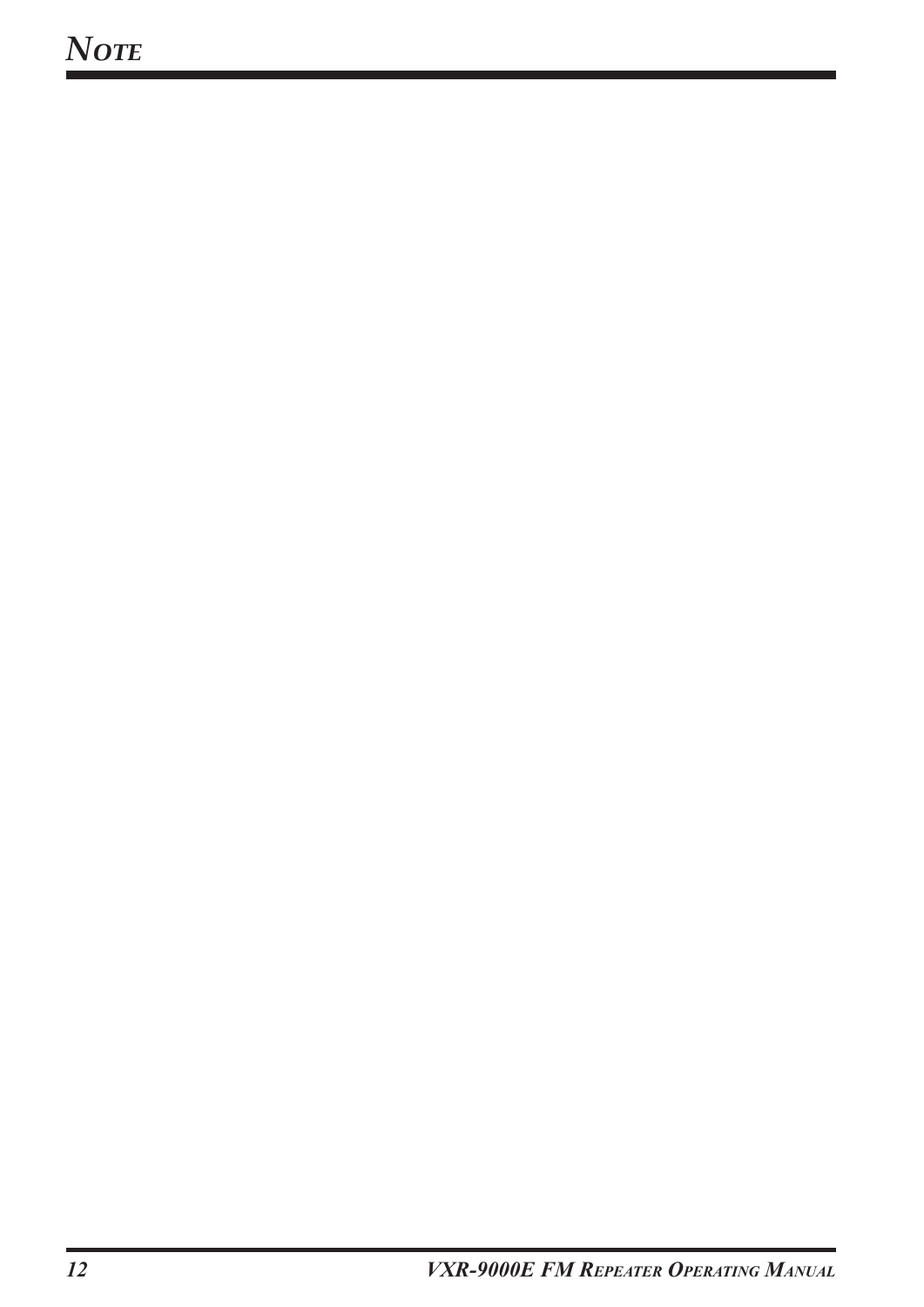#### **Disposal of your Electronic and Electric Equipment**

Products with the symbol (crossed-out wheeled bin) cannot be disposed as household waste.

Electronic and Electric Equipment should be recycled at a facility capable of handling these items and their waste byproducts.

In EU countries, please contact your local equipment supplier representative or service center for information about the waste collection system in your country.